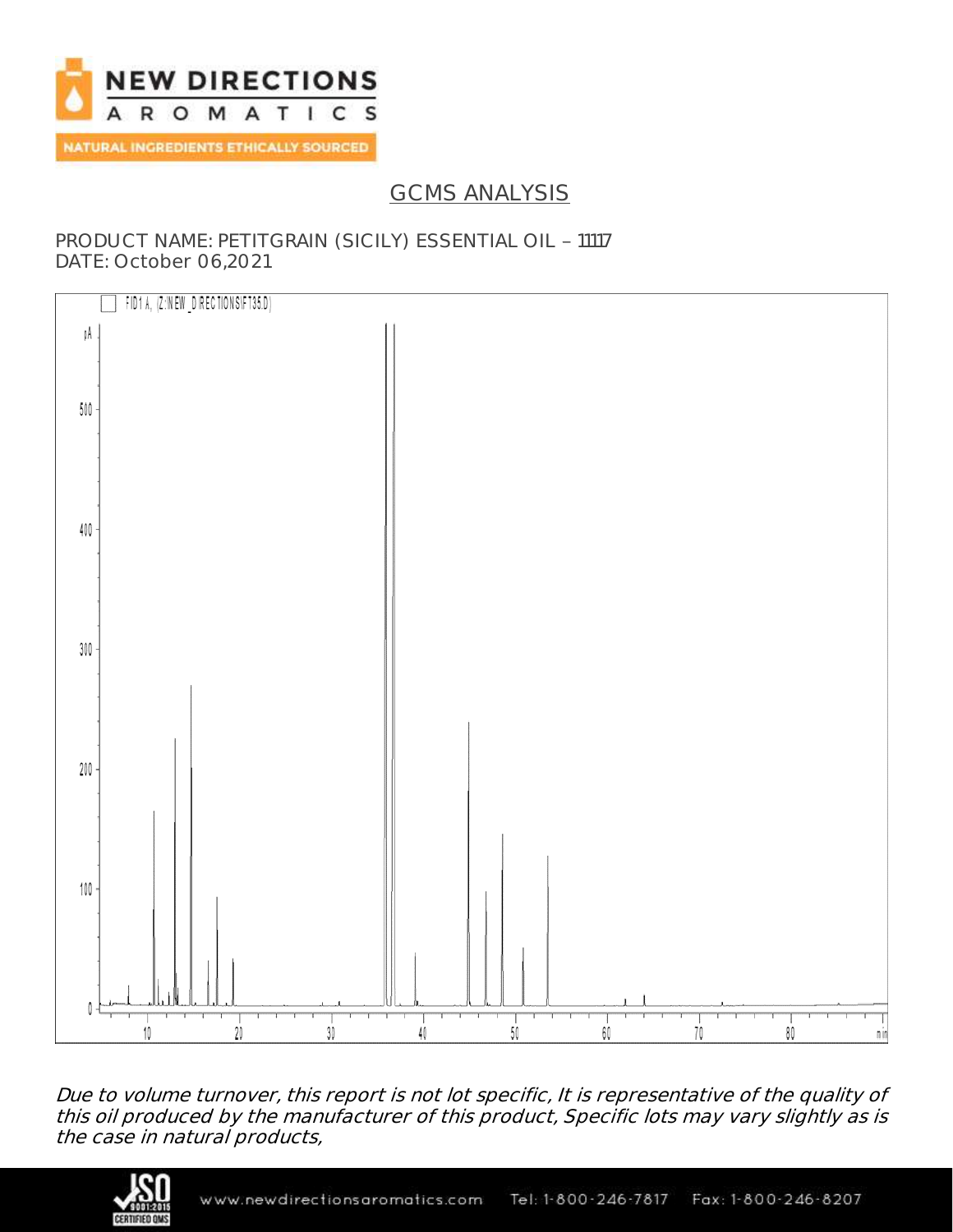

NATURAL INGREDIENTS ETHICALLY SOURCED

# GCMS ANALYSIS (cont'd.)

## PRODUCT NAME: PETITGRAIN (SICILY) ESSENTIAL OIL - 11117

| Peak            | $RT$ (min) | <b>Compound name</b>         | $\frac{0}{0}$ |
|-----------------|------------|------------------------------|---------------|
| 1               | 4,82       | <b>ACETONE</b>               | 0,02          |
| $\overline{2}$  | 5,91       | <b>ETHANOL</b>               | 0,04          |
| $\overline{3}$  | 7,92       | alpha-PINENE                 | 0,18          |
| $\overline{4}$  | 8,00       | alpha-THUYENE                | 0,01          |
| 5               | 10,21      | 1,6-OCTADIENE, 2,7-DIMETHYL- | 0,03          |
| 6               | 10,41      | COMPOUND Mw=136              | 0,02          |
| $\overline{7}$  | 10,66      | beta-PINENE                  | 2,27          |
| 8               | 11,14      | <b>SABINENE</b>              | 0,30          |
| 9               | 11,23      | COMPOUND Mw=136              | 0,02          |
| 10              | 11,62      | delta2-CARENE                | 0,06          |
| 11              | 12,32      | delta3-CARENE                | 0,16          |
| 12              | 12,95      | beta-MYRCENE                 | 3,60          |
| 13              | 13,07      | alpha-PHELLANDRENE           | 0,33          |
| 14              | 13,25      | psi-LIMONENE                 | 0,21          |
| 15              | 13,74      | alpha-TERPINENE              | 0,01          |
| 16              | 14,75      | <b>LIMONENE</b>              | 5,09          |
| 17              |            | 1,8-CINEOLE                  | 0,06          |
| 18              | 15,16      | beta-PHELLANDRENE            |               |
| 19              | 16,56      | Cis-beta-OCIMENE             | 0,58          |
| 20              | 17,17      | gamma-TERPINENE              | 0,04          |
| 21              | 17,52      | Trans-beta-OCIMENE           | 1,48          |
| 22              | 18,53      | p-CYMENE                     | 0,04          |
| 23              | 19,30      | <b>TERPINOLENE</b>           | 0,66          |
| 24              | 19,62      | <b>TERPINOLENE ISOMER</b>    | 0,01          |
| 25              | 22,48      | 5-HEPTEN-2-ONE, 6-METHYL-    | 0,01          |
| 26              | 24,84      | <b>ALLO-OCIMENE</b>          | 0,02          |
| 27              | 28,99      | <b>LINALOOL Cis-OXIDE</b>    | 0,05          |
| 28              | 29,72      | <b>ACETIC ACID</b>           | 0,01          |
| 29              | 30,81      | <b>LINALOOL Trans-OXIDE</b>  | 0,08          |
| $\overline{30}$ | 33,58      | <b>CAMPHOR</b>               | 0,02          |

#### Disclaimer & Caution:

Please refer to all relevant technical information specific to the product, prior to use, The information contained in this document is obtained from current and reliable sources, New Directions Aromatics Inc, provides the information contained herein, but makes no representation as to its comprehensiveness or accuracy, Individuals receiving this information must exercise their independent judgment in determining its appropriateness for a particular purpose, The user of the product is solely responsible for compliance with all laws and regulations applying to the use of the products, including intellectual property rights of third parties, As the ordinary or otherwise use(s) of this product is outside the control of New Directions Aromatics Inc,, no representation or warranty, expressed or implied, is made as to the effect(s) of such use(s), (including damage or injury), or the results obtained, The liability of New Directions Aromatics Inc, is limited to the value of the goods and does not include any consequential loss, New Directions Aromatics Inc, shall not be liable for any errors or delays in the content, or for any actions taken in reliance thereon, New Directions Aromatics Inc, shall not be responsible for any damages resulting from use of or reliance upon this information, In the event of any dispute, the Customer hereby agrees that Jurisdiction is limited to the province of Ontario, Canada